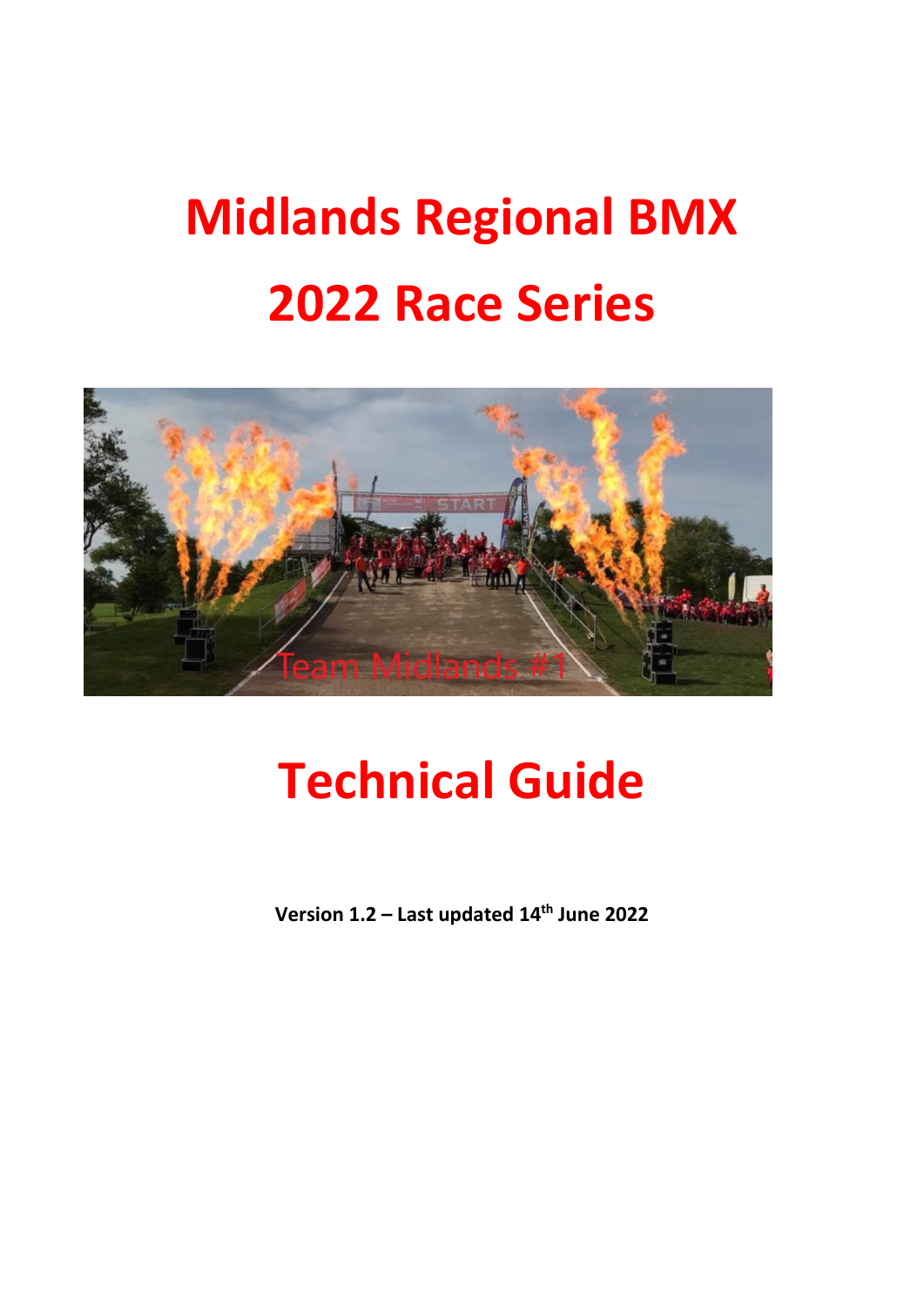## Table of Contents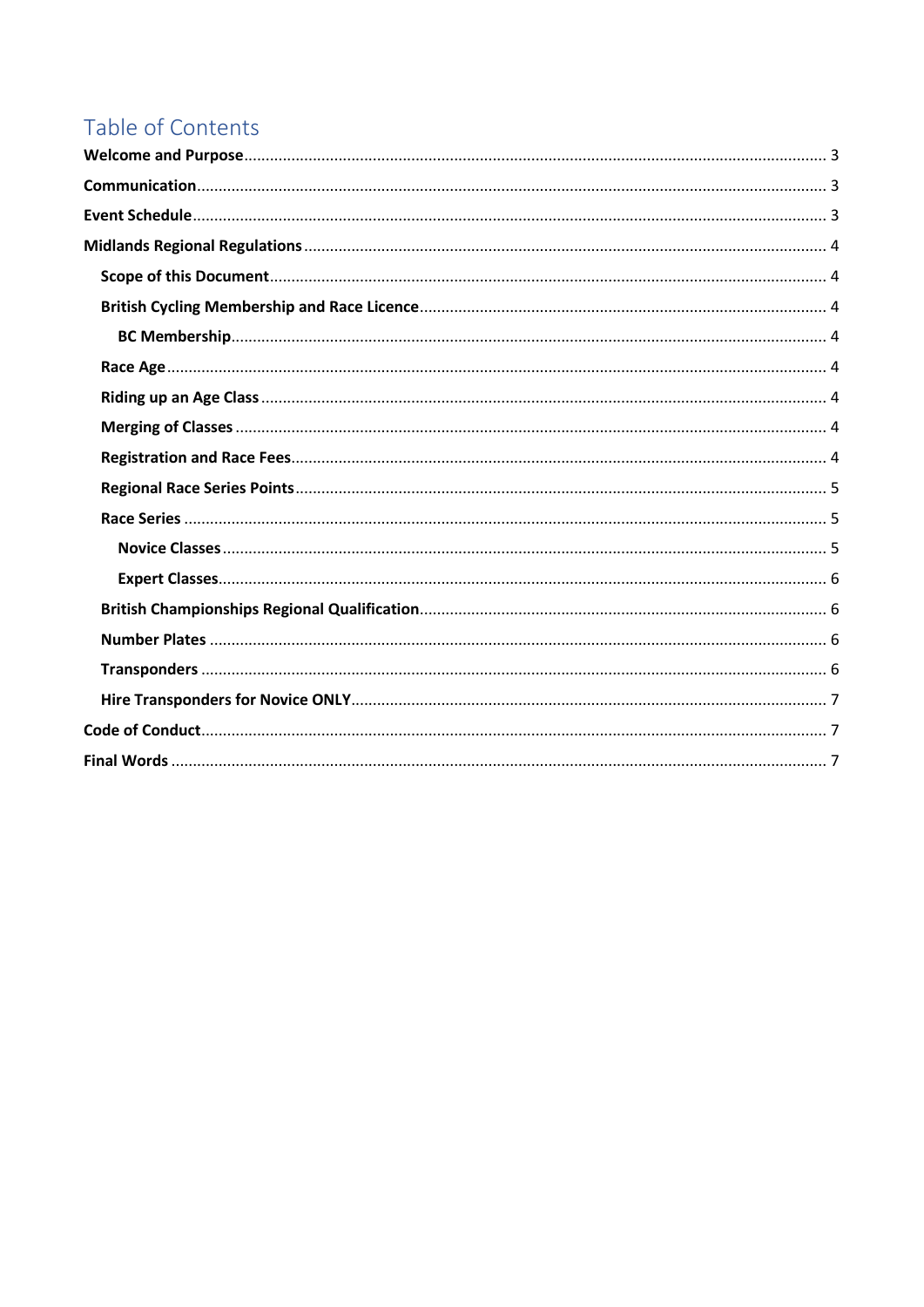## <span id="page-2-0"></span>Welcome and Purpose

Welcome to the 2022 regional race series which will take place at 10 different venues in the Midlands region subject to government restrictions. The Midlands are proud to be able to host such events and that can only be possible with the help of volunteer officials and host clubs, so please be respectful when attending an event.

The purpose of the regional race series is to give a platform for riders of varying experience to step up from club level racing to more competitive racing and qualification to Nationals & the British Championships. There are beginners' classes called "Novice" which are to support riders new to the sport and "Expert" classes for the more experienced riders. More information on these classes is covered later in this guide.

So please enjoy the 2022 regional race season and we hope you have fun safely.

**Midlands Race Team**

## <span id="page-2-1"></span>Communication

The primary form of communication for the Midlands region is our Facebook page:

<https://www.facebook.com/MidlandsRegionalBmx>

Please check our Facebook page regularly, especially prior to any event as events are subject to change sometimes at short notice in poor weather conditions.

Regional email address is **midlandsbmx@outlook.com**

## <span id="page-2-2"></span>Event Schedule

The following is a list of BC registered and insured Regional Midlands events:

Round 1 Birmingham - 24th April Round 2 Doncaster – 8th May Round 3 Nuneaton – 15th May Round 4 Nottingham – 12th June Round 5 Birmingham (standing in for Rotherham) – 26th June Round 6 Redditch – 3rd July Round 7 Derby – 10th July Round 8 Warsop – 17th July Round 9 Chesterfield – 24th July Round 10 Telford – 31st July Midlands Champs – Rotherham – 11th Sept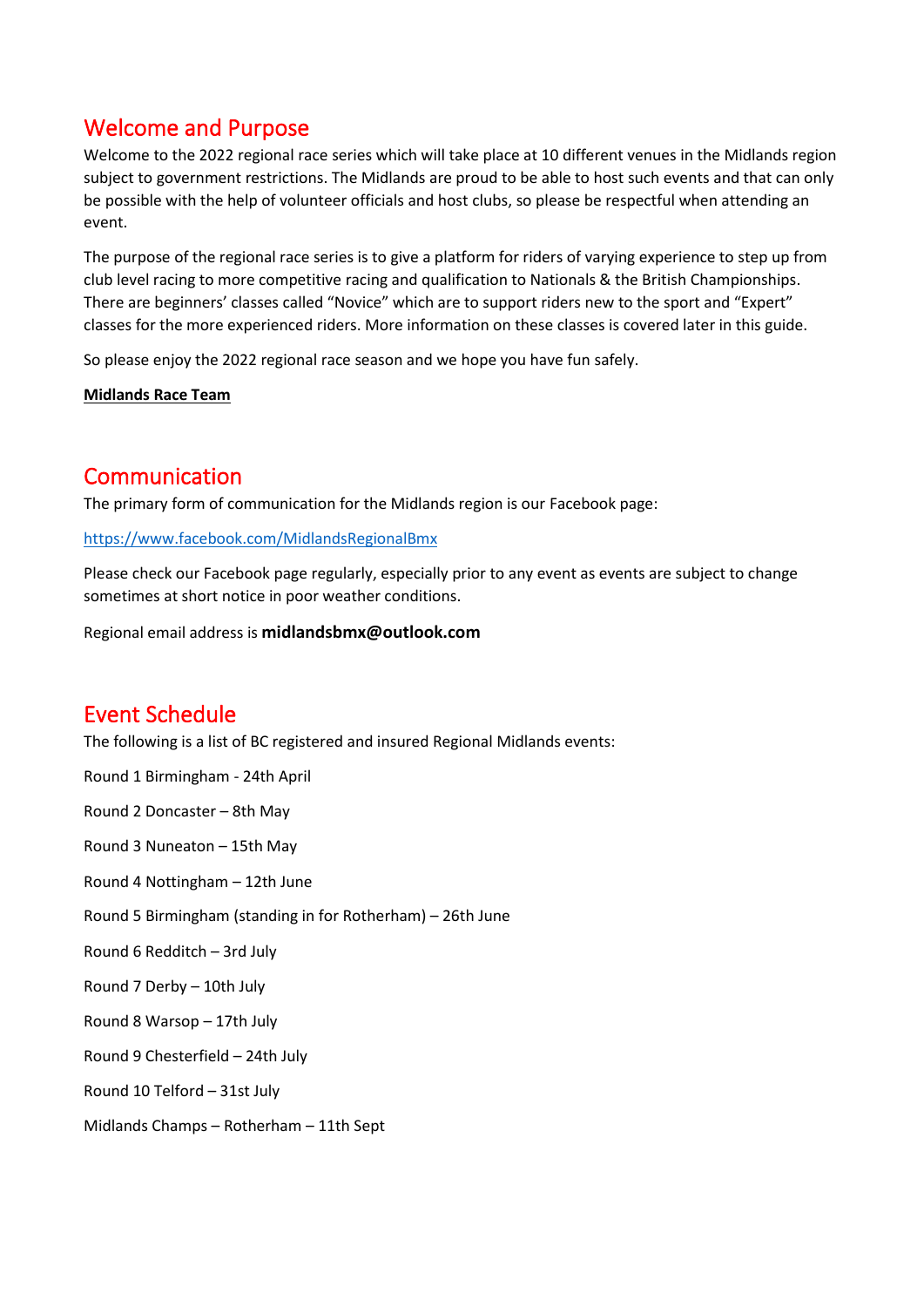## <span id="page-3-0"></span>Midlands Regional Regulations

#### <span id="page-3-1"></span>Scope of this Document

The following regulations relate to the 2022 Midlands Regional Summer Series and should be read in conjunction with the British Cycling Regulations of BMX Racing. Anything not covered in this document will be governed by the most recent version of the British Cycling BMX regulations which can be found on the BC website.

#### <span id="page-3-2"></span>British Cycling Membership and Race Licence

#### <span id="page-3-3"></span>BC Membership

All riders who wish to ride in an **Expert or Novice** class must hold a valid British Cycling silver or gold membership for the duration of the race series. A full race licence is not required.

#### <span id="page-3-4"></span>Race Age

A rider's race age is calculated by subtracting the rider's year of birth by the current year.

Example: A rider born in 2006 will have a race age of 16 (2022 - 2006 = 16).

#### <span id="page-3-5"></span>Riding up an Age Class

An expert rider can race up 1 race class without permission. Any rider wishing to ride up 2 or more classes will need written permission from a British Cycling coach **prior** to the event.

Novice CANNOT ride up.

#### <span id="page-3-6"></span>Merging of Classes

A minimum of 4 registered riders shall constitute a competitive class.

If less than the required numbers of riders are registered, they will be merged with the class above. If that does not meet the minimum of 4 riders then the classes will continue to be merged with the one above until the combined class meets the minimum of 4 riders.

The following will **ALWAYS** be merged in the following way:

- Female 15 + Female 16 into Superclass Female
- Cruisers will register in their age classes, but racing will only have 4 classes:
	- o Junior Cruiser (Mixed 9-16)
	- o Female Cruiser (Female 17+)
	- o Male Cruiser (Male 17-39)
	- o Vets Cruiser (Male 40+)

#### <span id="page-3-7"></span>Registration and Race Fees

All riders must register on the British Cycling website:<https://www.britishcycling.org.uk/bmx>

#### **ON-LINE REGISTRATION ONLY – NO ON THE DAY ENTRY**

**Expert classes are all £17.00 + £1.00 BC booking fee.**

**Double Expert bike (same rider) discounted price of £29.00 + £1.00 BC booking fee.**

**Novice classes are all £12.00 + £1.00 BC booking fee.**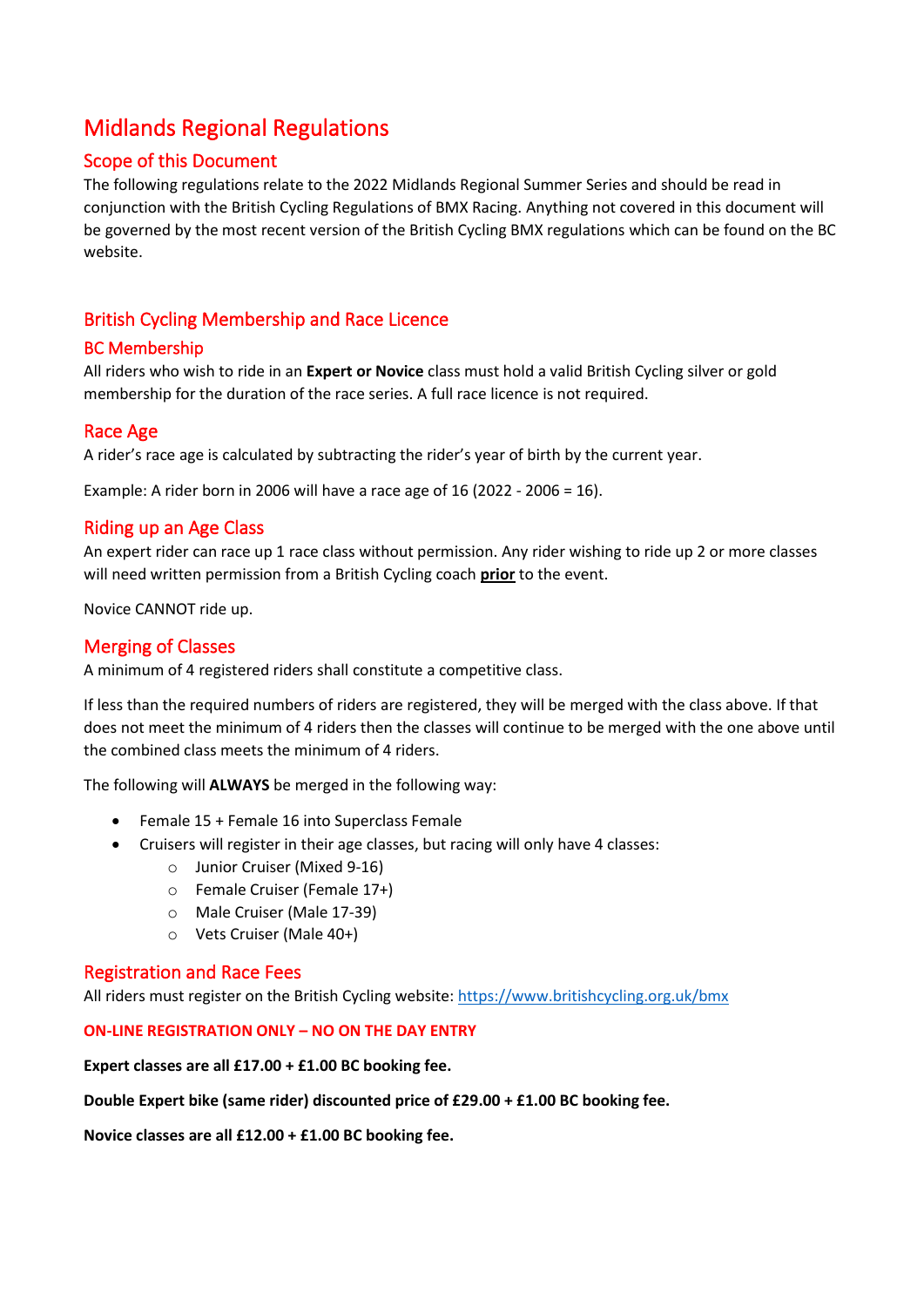**On-line registration is open for several weeks before the event, so we cannot except any responsibility for people missing the deadline which is 12:00noon the day before the event.**

#### <span id="page-4-0"></span>Regional Race Series Points

The overall series standings will be based on a riders best SEVEN rounds from the TEN events.

Riders will receive points based on overall finishing position of each round. Points available for each round can be found below:

| <b>POSITION</b> | <b>POINTS</b> | <b>POSITION</b> | <b>POINTS</b> | <b>POSITION</b> | <b>POINTS</b> | <b>POSITION</b>  | <b>POINTS</b>  | <b>POSITION</b> | <b>POINTS</b> |  |
|-----------------|---------------|-----------------|---------------|-----------------|---------------|------------------|----------------|-----------------|---------------|--|
| 1st             | 200           | 17th            | 60            | 33rd            | 29            | 49th             | 13             | 65th            | 4             |  |
| 2 <sub>nd</sub> | 180           | 18th            | 58            | 34th            | 28            | 50th             | 12             | 66th            | 4             |  |
| 3rd             | 160           | 19th            | 56            | 35th            | 27            | 51st             | 11             | 67th            | 4             |  |
| 4th             | 150           | 20th            | 54            | 36th            | 26            | 52nd             | 10             | 68th            | 4             |  |
| 5th             | 140           | 21st            | 52            | 37th            | 25            | 53rd             | 9              | 69th            | 4             |  |
| 6th             | 130           | 22nd            | 50            | 38th            | 24            | 54th             | 8              | 70th            | 4             |  |
| 7th             | 120           | 23rd            | 48            | 39th            | 23            | 55th             | $\overline{7}$ | 71st            |               |  |
| 8th             | 110           | 24th            | 46            | 40th            | 22            | 56th             | 6              | 72nd            | 4             |  |
| 9th             | 100           | 25th            | 44            | 41st            | 21            | 57th             | 5              | 73rd            | 3             |  |
| 10th            | 95            | 26th            | 42            | 42nd            | 20            | 58th             | 5              | 74th            | 3             |  |
| 11th            | 90            | 27th            | 40            | 43rd            | 19            | 59th             | 5              | 75th            | 3             |  |
| 12th            | 85            | 28th            | 38            | 44th            | 18            | 60th             | 5              | 76th            | 3             |  |
| 13th            | 80            | 29th            | 36            | 45th            | 17            | 61st             | 5              | 77th            | 3             |  |
| 14th            | 75            | 30th            | 34            | 46th            | 16            | 62 <sub>nd</sub> | 5              | 78th            | 3             |  |
| 15th            | 70            | 31st            | 32            | 47th            | 15            | 63rd             | 5              | 79th            | 3             |  |
| 16th            | 65            | 32nd            | 30            | 48th            | 14            | 64th             | 5              | 80th            | 3             |  |

#### <span id="page-4-1"></span>Race Series

#### <span id="page-4-2"></span>Novice Classes

A rider can only race 1 season in the Novice beginner's class. They must then progress to Expert. A Novice rider can move up to Expert at any point during the season. Once in Expert the rider must stay in Expert.

Novice classes are not part of the regional race series so **WILL NOT**:

- Score any regional ranking series points
- Qualify towards the minimum rounds to race the British Championships
- Qualify towards the minimum rounds to race Nationals
- Be able to wear clip shoes

However, there will be a separate participation series results on Sqorz so you can see how riders are progressing.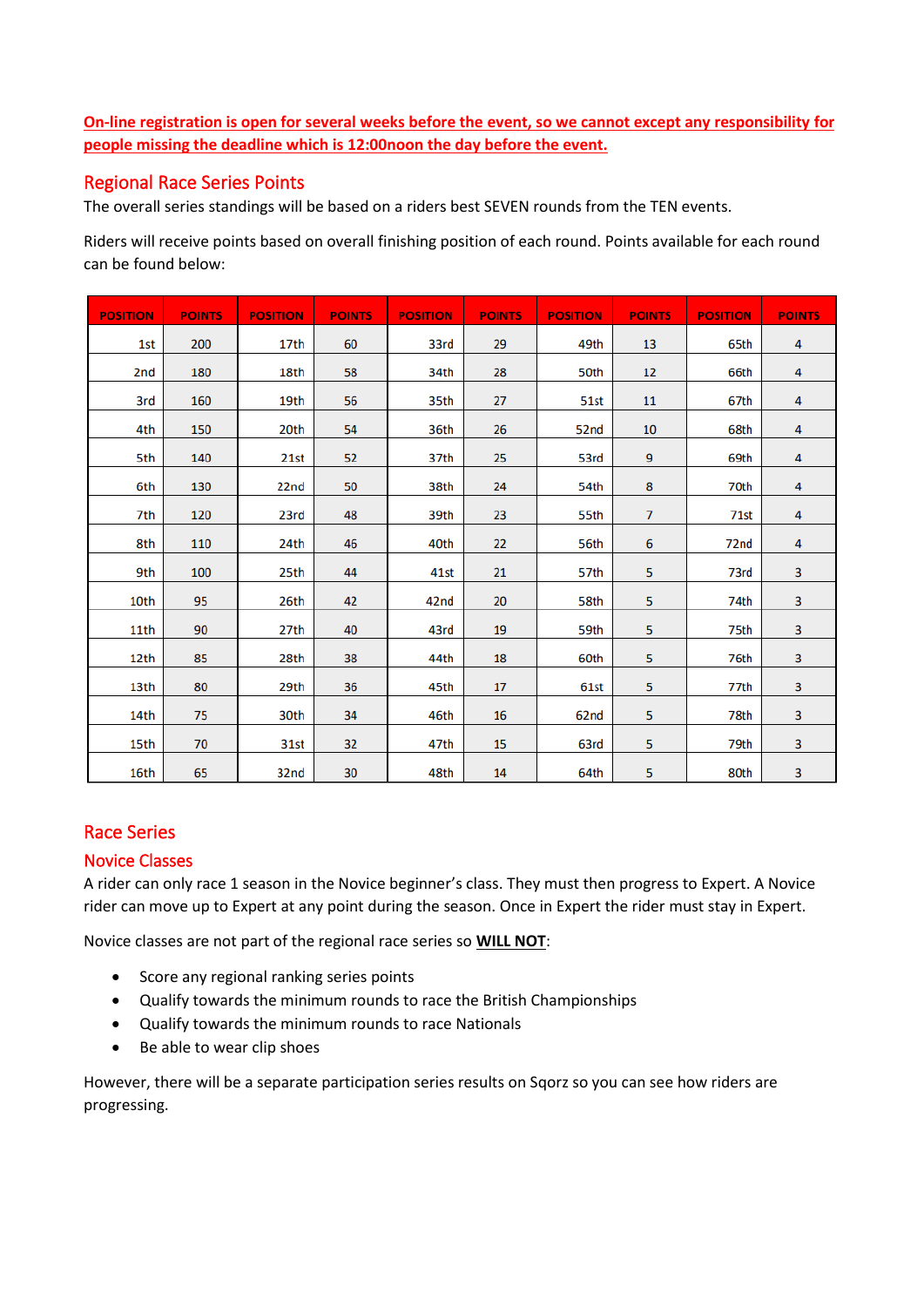#### <span id="page-5-0"></span>Expert Classes

Regional Prize money is given to the following 2 classes:

|                   | - 1 st | $\mathsf{C}$ nd | ord | $\Lambda^{\text{th}}$ | π, τh | 6 <sup>th</sup> | - 7th | 8 <sup>th</sup> |
|-------------------|--------|-----------------|-----|-----------------------|-------|-----------------|-------|-----------------|
| Superclass Female |        | £70             | £60 | £40                   | £35   | £30             |       |                 |
| Superclass Male   |        |                 | £60 | £40                   |       | £30             |       |                 |

Prize money will only pay out when there are 4 or more riders in that class via bank transfer.

If classes are merged into these prize money classes, then all riders compete for the prize money as a single merged class.

#### <span id="page-5-1"></span>British Championships Regional Qualification

The British Championships is a region-based event and all competitors must be members of BC affiliated clubs in the BMX region they have qualified through.

The British Championships is only open to **Expert** riders. All expert category riders must **complete a full race including final/4th moto** in a minimum of 5 different Midlands regional events in their primary class (20" or Cruiser) within the same BMX region and a minimum of 3 Midlands regional events in their secondary class.

#### <span id="page-5-2"></span>Number Plates

All riders must use a plate displaying the number with which they have registered. Riders displaying a different number to what they have registered on maybe relegated to last place +2 points.



Side plates are mandatory in expert classes and must display the same numbers on both sides and match the number they have registered on. Same relegation rule applies for incorrectly numbered side plates.

#### <span id="page-5-3"></span>**Transponders**

The Regional Series will be using a transponder scoring system featuring Sqorz online race software and MyLaps transponders. Link:<https://our.sqorz.com/org/midbmx>



ALL riders competing in our series MUST have an active **MyLaps Pro Chip Flex** transponder registered to each bike they compete on – Transponders cannot be shared in any circumstances at an event. Any other type of transponder is not allowed. This is the BC standard. Novice can hire for free with £10 deposit.

It is the rider's responsibility to ensure that the transponder is fitted correctly to their bike. Transponders should be fitted to the left-hand side of the forks, as far down the fork leg as possible.

Transponders can only be fitted to the outside or inside of the forks. Any other position will be deemed as cheating and this may result in disqualification.

**New transponders** should be purchased from the UK reseller: [https://hssports.co.uk/sales/mylaps-prochip](https://hssports.co.uk/sales/mylaps-prochip-flex-personal-transponder/)[flex-personal-transponder/](https://hssports.co.uk/sales/mylaps-prochip-flex-personal-transponder/)